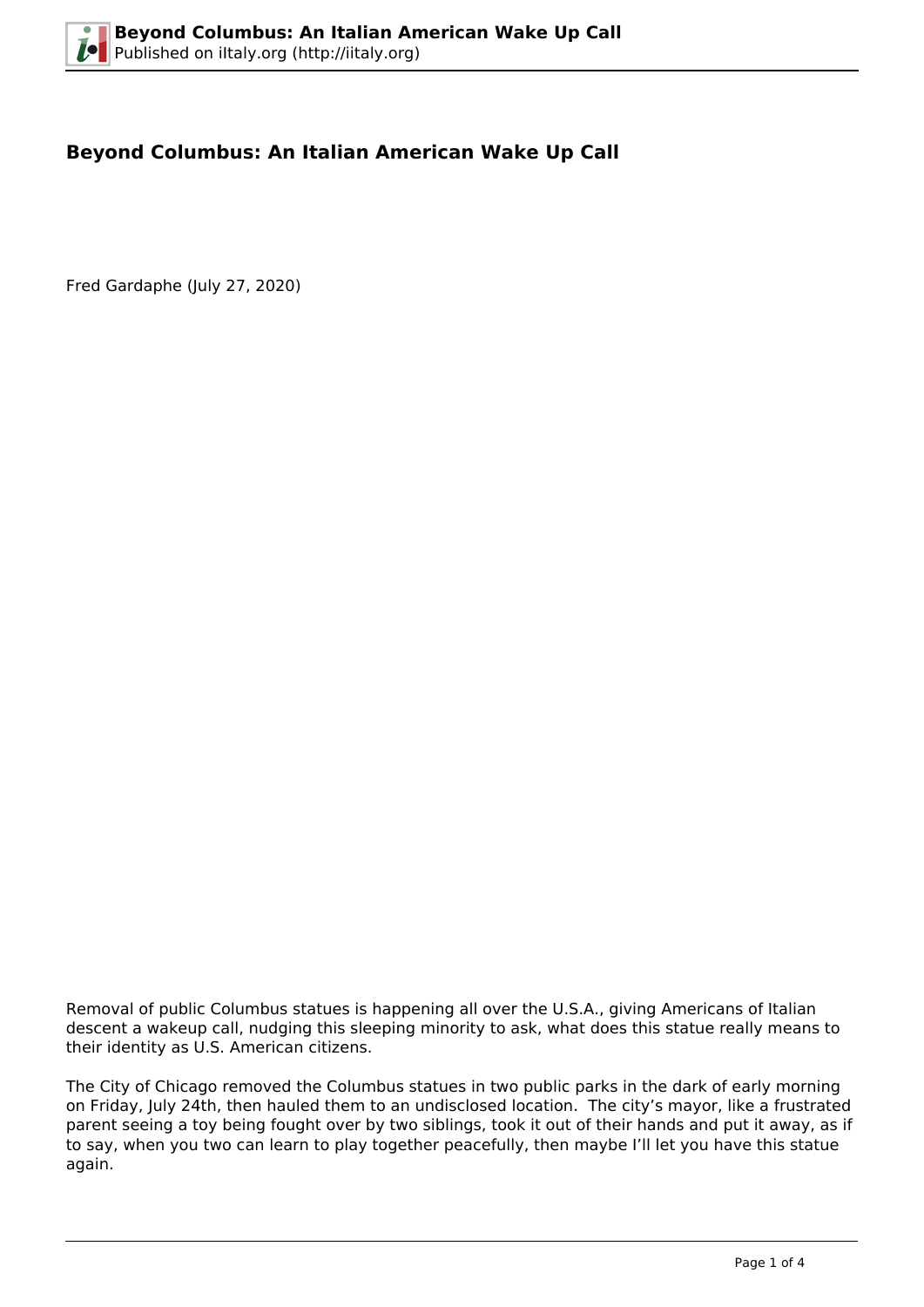

Removal of public Columbus statues is happening all over the U.S.A., giving Americans of Italian descent a wakeup call, nudging this sleeping minority to ask, what does this statue really means to their identity as U.S. American citizens. Some Italian Americans see the statue as a public representation of their immigrant stories; others see it as perpetual reminder that minorities will never share in the power to determine their own destinies without succumbing to the power of whites. That a single symbol can have such a range of interpretations is no surprise, for this is the nature of symbols.

Seen by some as a symbol of how Italians became U.S. citizens, by others as a symbol of the white supremacy and privilege given to those who have oppressed minorities for centuries, these statues have become rallying sites for those in support of the oppressed, demanding removal; for others who contest these demands and defend the statues presence with threats of harm to those who try to take them down. Yet, there are many others, and I would guess that the number is more than the sum total of both sides, who remain apathetic, and don't care one way or another, preferring not to become involved in the controversy.

The violence that occurred during protests, some including raging attempts to topple the statues, has led to their removal. All of this has happened because our education system failed to inform all citizens about the possible interpretations across America's diverse cultural landscape. All I ever learned about Italians in school were the two Cs: Columbus and Capone. I was never taught that Columbus had been a symbol of my Italian American identity. I was never taught that my family's immigration history mattered enough to be studied. That's why I got involved in education: first to figure out for myself why, if my culture was worth studying we weren't studying it, and then, after studying it, figuring out how I could get everyone to care about more than those two Cs. I guess with them both gone now, we'll have to rely on the culture we have created to represent us.

Columbus had slaves? Maybe, maybe not, but how does that mean anything to us today? White people killed Indians, and when they were done, someone figured out that they needed people to do the work that they didn't want to do, so they enslaved Africans; why they didn't try to enslave the Indians is something I've always wondered. Then, after slavery was legally abolished, but social and politically sustained, immigrants were brought in to take their place, given the hope that possibly, if you worked hard enough to become accepted by, or even become, the whites in power, then you could succeed. The root of this problem is not ethnic, not racial, but class difference.

Big problems occur when ways of seeing the past become unchallenged ways of being in the present, and we have come into very challenging times. Columbus as a symbol of Italian American culture was foisted on Italian Americans, starting in 1892, and now is being torn away from them. Who are the Italian Americans who, taking these actions personally, become offended enough to defend statues of dead people with baseball bats poised to engage others in violence? Who are the Italian Americans who want nothing to do with this historical figure?

Columbus was never part of Italian history. The problem is that most don't know how or why he became a part of what some see as Italian American history. To understand this issue better I suggested we begin by educating ourselves enough to make valid arguments that defend whatever interpretation we choose. Try reading two articles by Dr. Laura Ruberto and Dr. Joseph Sciorra, before you weigh in on this issue:

1. [https://www.processhistory.org/recontextualizing-the-ocean-](https://www.processhistory.org/recontextualizing-the-ocean-blue/?fbclid=IwAR0ORH0W35hw1oZxPBUlg0Iyn-zvMkYJ7DaGz1iHGimiJcCGDQOw5-4nJXQ)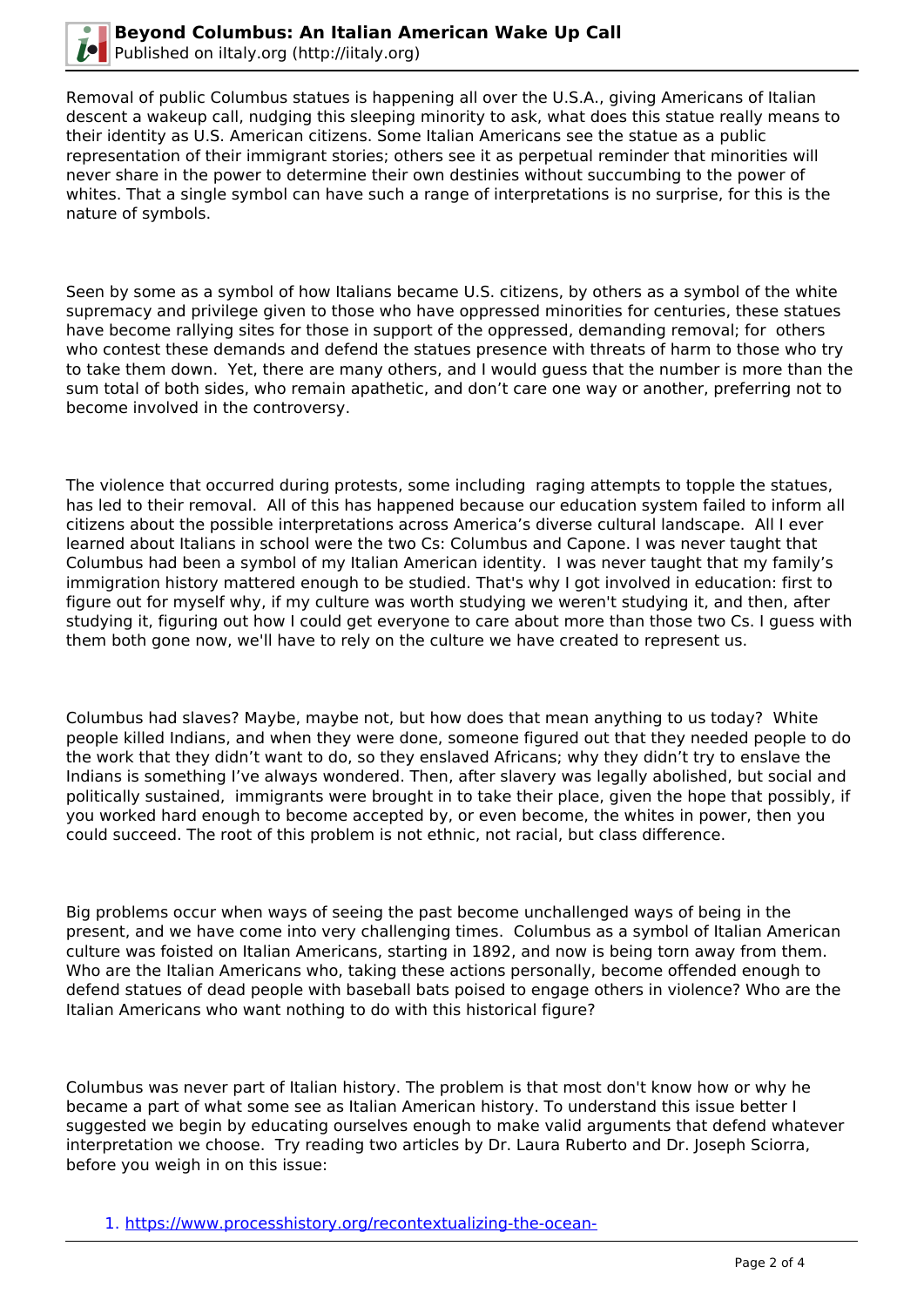[blue/?fbclid=IwAR0ORH0W35hw1oZxPBUlg0Iyn-zvMkYJ7DaGz1iHGimiJcCGDQOw5-4nJXQ](https://www.processhistory.org/recontextualizing-the-ocean-blue/?fbclid=IwAR0ORH0W35hw1oZxPBUlg0Iyn-zvMkYJ7DaGz1iHGimiJcCGDQOw5-4nJXQ) [2]

2. <http://www.processhistory.org/rubertosciorra-toppling-columbus/> [3]

It's time to move beyond Columbus and focus on educating everyone about what it is that really matters to Italian Americans.

Let these events be the Italian American wake up call. If our culture really matters to us, then we need to invest our time and resources into that which transcends the symbolic and reaches the minds of those who are unaware of what it is we have done as we have become U.S. Americans.

What I want to see is a concerted effort by all Italian Americans to invest in providing a greater presence of the full range of Italian American histories in our education programs that will offer possibilities for new identities and new interpretative strategies and foster understanding and acceptance of all differences in this democracy.

Don't worry about Columbus, he, for better or for worse, has earned his place in history and will remain a figure full of interpretive possibilities. Today, Italian Americans need no longer depend on an identity that comes from marching in parades that celebrate the historical acts of one man.

Leaders of Italian American organizations that will never garner membership from all the millions of Americans of Italian descent, may claim that such removals are akin to hate crimes, but, in reality, there is no comparison here with any other racial or ethnic group in the U.S.A. Try complaining to those who had their lives, their land, their heritage removed through the violent acts committed in the name of God and the manufactured Manifest Destiny of a country that for centuries pretended that everything was all right, because everything was still all White.

There will be no solidarity of Italians on this issue, and we need to understand that there never was, and never will be an issue that can unite us all, save our common sense of being Italian American.

---

Fred Gardaphe is Distinguished Professor of English and Italian/American Studies at Queens College/CUNY and the John D. Calandra Italian American Institute. His writing includes plays, stories, and his books include Italian Signs, American Streets: The Evolution of Italian American Narrative, Leaving Little Italy, and From Wiseguys to Wise Men: Masculinities and the Italian American Gangster. His latest work, Crossing the Tracks: A Novel in Friction, is currently seeking a publisher.

**Source URL:** http://iitaly.org/magazine/focus/op-eds/article/beyond-columbus-italian-american-wakecall

**Links**